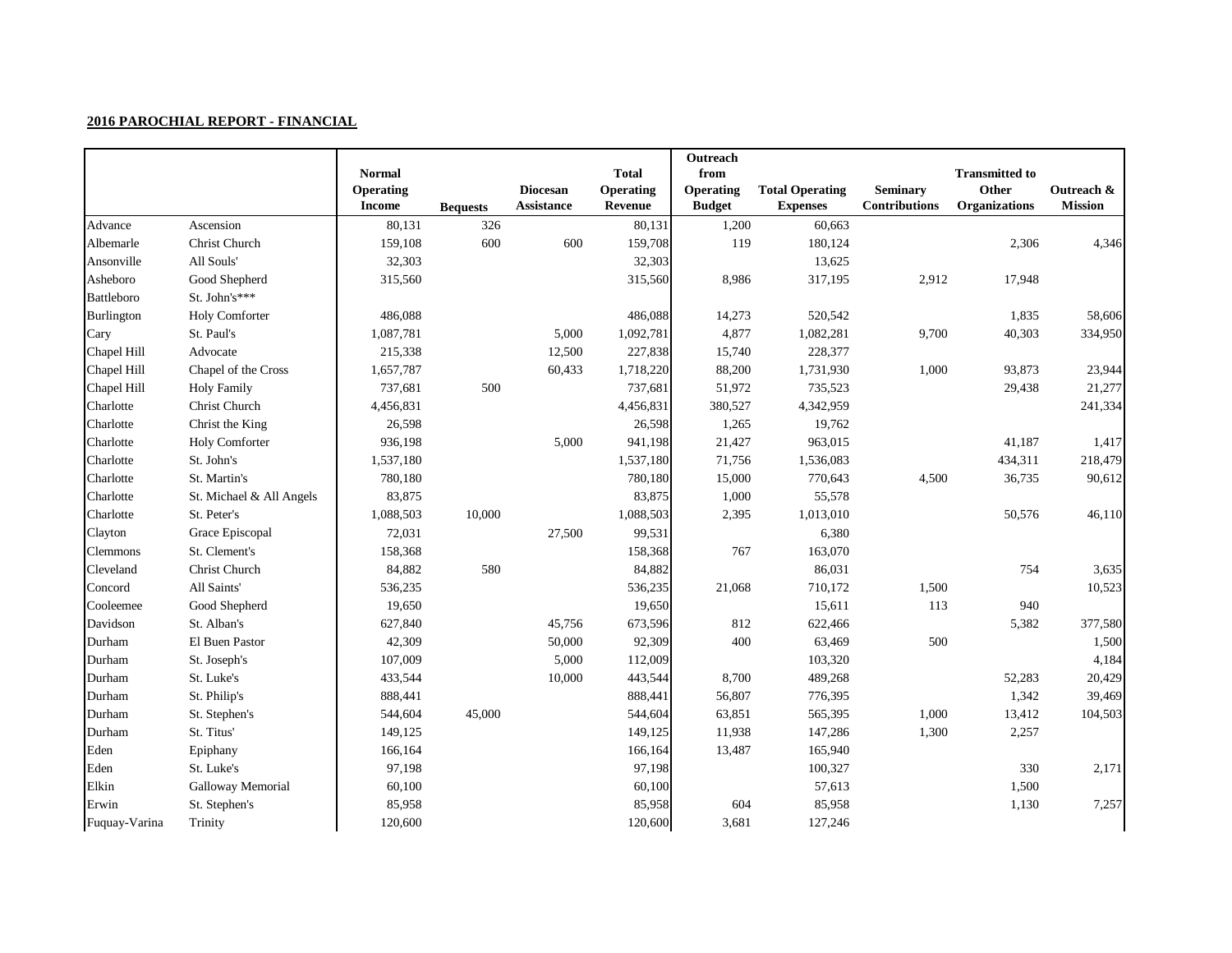|                   |                       |                                   |                 |                                      |                      | Outreach                          |                                           |                                         |                               |                              |
|-------------------|-----------------------|-----------------------------------|-----------------|--------------------------------------|----------------------|-----------------------------------|-------------------------------------------|-----------------------------------------|-------------------------------|------------------------------|
|                   |                       | <b>Normal</b>                     |                 |                                      | <b>Total</b>         | from                              |                                           |                                         | <b>Transmitted to</b>         |                              |
|                   |                       | <b>Operating</b><br><b>Income</b> | <b>Bequests</b> | <b>Diocesan</b><br><b>Assistance</b> | Operating<br>Revenue | <b>Operating</b><br><b>Budget</b> | <b>Total Operating</b><br><b>Expenses</b> | <b>Seminary</b><br><b>Contributions</b> | Other<br><b>Organizations</b> | Outreach &<br><b>Mission</b> |
| Garner            | St. Christopher's     | 56,947                            |                 |                                      | 56,947               | 3,860                             | 58,884                                    |                                         |                               |                              |
| Greensboro        | All Saints'           | 186,989                           |                 |                                      | 186,989              |                                   | 24,491                                    |                                         | 13,530                        |                              |
| Greensboro        | <b>Holy Spirit</b>    | 40,141                            |                 |                                      | 40,141               | 350                               | 38,265                                    |                                         |                               |                              |
| Greensboro        | <b>Holy Trinity</b>   | 1,881,660                         |                 |                                      | 1,881,660            | 161,907                           | 1,827,522                                 |                                         | 2,507                         | 527,604                      |
| Greensboro        | Redeemer              | 150,456                           |                 |                                      | 150,456              | 300                               | 150,422                                   |                                         |                               | 42                           |
| Greensboro        | St. Andrew's          | 317,837                           | 2,416           |                                      | 317,837              | 18,608                            | 364,136                                   | 1,250                                   |                               |                              |
| Greensboro        | St. Barnabas'         | 122,417                           |                 |                                      | 122,417              |                                   | 124,721                                   | 1,270                                   | 7,948                         |                              |
| Greensboro        | St. Francis           | 643,431                           |                 |                                      | 643,431              |                                   | 621,279                                   | 4,000                                   | 44,420                        | 12,604                       |
| Halifax           | St. Mark's            | 24,912                            |                 |                                      | 24,912               | 350                               | 27,228                                    |                                         |                               |                              |
| Hamlet            | All Saints'           | 60,726                            |                 |                                      | 60,726               | 712                               | 66,120                                    |                                         |                               | 2,650                        |
| Haw River         | St. Andrew's          | 77,101                            |                 |                                      | 77,101               | 878                               | 81,069                                    |                                         | 1,609                         | 6,167                        |
| Henderson         | <b>Holy Innocents</b> | 225,096                           |                 |                                      | 225,096              |                                   | 209,648                                   | 2,400                                   | 52,174                        |                              |
| Henderson         | St. John's            | 9,294                             |                 |                                      | 9,294                | 500                               | 11,408                                    |                                         |                               | 250                          |
| <b>High Point</b> | St. Christopher's     | 168,635                           |                 |                                      | 168,635              |                                   | 157,980                                   |                                         |                               | 1,258                        |
| <b>High Point</b> | St. Mary's            | 854,835                           |                 |                                      | 854,835              | 19,288                            | 904,916                                   | 6,000                                   | 6,909                         | 2,633                        |
| Hillsborough      | St. Matthew's         | 506,691                           |                 |                                      | 506,691              | 48,181                            | 476,326                                   | 3,000                                   | 1,109                         | 22,281                       |
| Huntersville      | St. Mark's            | 395,039                           |                 |                                      | 395,039              | 19,499                            | 393,416                                   |                                         | 392                           | 39,241                       |
| Jackson           | Saviour               | 46,312                            |                 |                                      | 46,312               | 2,600                             | 30,484                                    |                                         | 1,543                         |                              |
| Kernersville      | St. Matthew's         | 60,878                            |                 |                                      | 60,878               | 807                               | 50,795                                    |                                         | 530                           |                              |
| Laurinburg        | St. David's           | 58,744                            | 900             |                                      | 58,744               |                                   | 52,357                                    |                                         | 3,683                         |                              |
| Lexington         | Grace                 | 277,573                           |                 |                                      | 277,573              | 23,280                            | 292,154                                   |                                         |                               | 214,757                      |
| Littleton         | St. Alban's           | 45,206                            |                 |                                      | 45,206               | 1,200                             | 46,631                                    |                                         | 1,077                         |                              |
| Louisburg         | St. Matthias'         | 11,293                            |                 |                                      | 11,293               |                                   | 11,244                                    |                                         |                               |                              |
| Louisburg         | St. Paul's            | 70,621                            |                 |                                      | 70,621               | 300                               | 71,073                                    |                                         |                               | 3,533                        |
| Mayodan           | Messiah               | 59,435                            |                 |                                      | 59,435               |                                   | 51,905                                    |                                         |                               | 5,250                        |
| Monroe            | St. Paul's            | 268,150                           |                 |                                      | 268,150              | 3,200                             | 250,325                                   |                                         | 2,393                         | 697                          |
| Mooresville       | St. James'            | 99,577                            | 87,862          |                                      | 99,577               | 2,841                             | 27,876                                    |                                         |                               |                              |
| Mooresville       | St. Patrick's         | 444,319                           |                 |                                      | 444,319              | 11,269                            | 429,099                                   |                                         | 9,230                         | 2,449                        |
| <b>Mount Airy</b> | Trinity               | 208,757                           | 26,333          |                                      | 208,757              |                                   | 159,110                                   |                                         |                               | 10,007                       |
| Oxford            | St. Cyprian's         | 40,372                            |                 | 49,000                               | 89,372               |                                   | 37,010                                    |                                         |                               |                              |
| Oxford            | St. Stephen's         | 228,896                           |                 |                                      | 228,896              | 3,500                             | 225,536                                   |                                         | 1,766                         | 2,686                        |
| Pittsboro         | St. Bartholomew's     | 134,466                           |                 |                                      | 134,466              | 1,114                             | 162,272                                   |                                         | 6,897                         |                              |
| Raleigh           | Christ Church         | 2,455,501                         |                 |                                      | 2,455,501            | 198,866                           | 2,445,614                                 |                                         | 137,313                       | 308,370                      |
| Raleigh           | Good Shepherd         | 952,163                           | 220,000         |                                      | 952,163              | 81,490                            | 925,851                                   |                                         | 1,159                         | 7,148                        |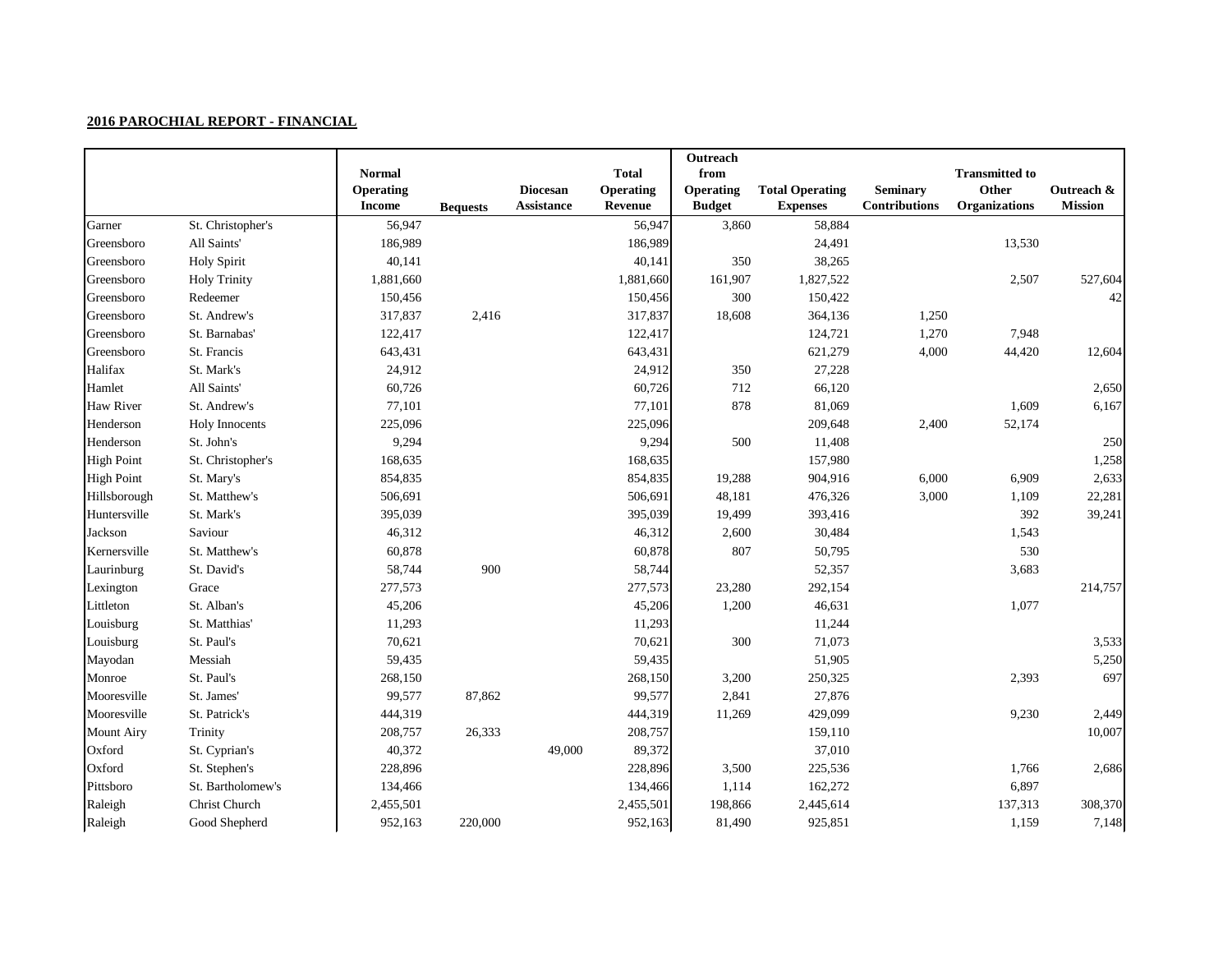|                       |                    |                                   |                 |                   |                                  | Outreach                 |                        |                      |                                |                |
|-----------------------|--------------------|-----------------------------------|-----------------|-------------------|----------------------------------|--------------------------|------------------------|----------------------|--------------------------------|----------------|
|                       |                    | <b>Normal</b><br><b>Operating</b> |                 | <b>Diocesan</b>   | <b>Total</b><br><b>Operating</b> | from<br><b>Operating</b> | <b>Total Operating</b> | <b>Seminary</b>      | <b>Transmitted to</b><br>Other | Outreach &     |
|                       |                    | <b>Income</b>                     | <b>Bequests</b> | <b>Assistance</b> | Revenue                          | <b>Budget</b>            | <b>Expenses</b>        | <b>Contributions</b> | <b>Organizations</b>           | <b>Mission</b> |
| Raleigh               | Nativity           | 503,899                           |                 |                   | 503,899                          | 9,691                    | 512,311                |                      |                                | 1,771          |
| Raleigh               | St. Ambrose        | 429,297                           |                 | 10,000            | 439,297                          | 3,349                    | 432,683                | 1,500                | 1,500                          |                |
| Raleigh               | St. Mark's         | 305,366                           |                 |                   | 305,366                          | 2,117                    | 255,248                |                      | 700                            | 5,335          |
| Raleigh               | St. Michael's      | 1,689,509                         |                 |                   | 1,689,509                        | 80,086                   | 1,682,909              |                      | 48,178                         | 6,331          |
| Raleigh               | St. Timothy's      | 418,851                           |                 |                   | 418,851                          | 5,033                    | 440,910                |                      |                                | 4,000          |
| Reidsville            | St. Thomas'        | 184,294                           |                 |                   | 184,294                          | 4,368                    | 199,073                |                      | 2,026                          |                |
| Ridgeway              | Good Shepherd      | 9,411                             |                 |                   | 9,411                            | 300                      | 8,555                  | 100                  |                                |                |
| Roanoke Rapids        | All Saints'        | 142,626                           |                 |                   | 142,626                          |                          | 139,346                |                      |                                | 14,510         |
| Rockingham            | Messiah            | 16,237                            |                 |                   | 16,237                           |                          | 15,709                 |                      |                                |                |
| <b>Rocky Mount</b>    | Epiphany*          |                                   |                 |                   |                                  |                          |                        |                      |                                |                |
| <b>Rocky Mount</b>    | Good Shepherd      | 464,548                           | 12,327          |                   | 464,548                          | 12,000                   | 462,581                |                      | 6,807                          | 245            |
| <b>Rocky Mount</b>    | St. Andrew's       | 270,002                           |                 |                   | 270,002                          | 1,600                    | 276,634                |                      | 2,453                          | 823            |
| Roxboro               | St. Mark's         | 39,249                            |                 |                   | 39,249                           |                          | 62,031                 |                      |                                |                |
| Salisbury             | St. Luke's         | 416,913                           |                 |                   | 416,913                          | 10,800                   | 425,845                |                      | 5,204                          | 1,480          |
| Salisbury             | St. Matthew's      | 32,180                            |                 |                   | 32,180                           | 660                      | 29,463                 | 200                  |                                |                |
| Salisbury             | St. Paul's         | 46,923                            |                 |                   | 46,923                           | 1,632                    | 44,487                 |                      |                                |                |
| Sanford               | St. Thomas'        | 242,142                           |                 |                   | 242,142                          | 3,440                    | 248,048                |                      |                                |                |
| <b>Scotland Neck</b>  | Trinity            | 65,207                            |                 |                   | 65,207                           |                          | 74,584                 | 737                  |                                |                |
| Seven Lakes           | St. Mary Magdalene | 65,182                            |                 |                   | 65,182                           | 3,500                    | 63,923                 |                      | 1,045                          |                |
| Smithfield            | San Jose Mission   | 3,112                             |                 |                   | 3,112                            | 5,826                    | 6,152                  |                      |                                | 500            |
| Smithfield            | St. Paul's         | 263,372                           |                 |                   | 263,372                          | 3,800                    | 251,510                |                      | 711                            | 4,195          |
| <b>Southern Pines</b> | Emmanuel           | 916,982                           | 9,442           |                   | 916,982                          | 163,143                  | 1,103,613              |                      | 8,697                          | 169,014        |
| Speed                 | St. Mary's         | 16,239                            |                 |                   | 16,239                           | 500                      | 14,089                 |                      | 201                            |                |
| Statesville           | Trinity            | 260,798                           |                 |                   | 260,798                          |                          | 252,233                |                      |                                |                |
| Tarboro               | Calvary            | 342,847                           |                 |                   | 342,847                          |                          | 331,142                |                      |                                | 36,135         |
| Tarboro               | St. Luke's         | 22,290                            |                 |                   | 22,290                           |                          | 22,851                 |                      | 200                            | 1,809          |
| Tarboro               | St. Michael's      | 59,055                            |                 |                   | 59,055                           | 1,931                    | 67,449                 |                      |                                |                |
| Wadesboro             | Calvary            | 102,580                           |                 |                   | 102,580                          |                          | 213,685                |                      |                                |                |
| <b>Wake Forest</b>    | St. John's         | 265,717                           |                 |                   | 265,717                          | 6,690                    | 346,962                |                      |                                | 367,485        |
| <b>Walnut Cove</b>    | Christ Church      | 48,370                            |                 |                   | 48,370                           | 4,078                    | 44,912                 |                      |                                |                |
| Warrenton             | Emmanuel           | 52,001                            |                 |                   | 52,001                           | 2,000                    | 52,001                 |                      | 200                            | 1,140          |
| Waxhaw                | St. Margarets'     | 788,953                           |                 |                   | 788,953                          | 6,501                    | 781,182                | 1,500                | 680                            | 25,880         |
| Weldon                | Grace              | 48,698                            |                 |                   | 48,698                           |                          | 44,184                 |                      |                                | 2,206          |
| Wilson                | La Guadalupana     | 19,970                            |                 |                   | 19,970                           | 350                      | 14,769                 |                      |                                | 700            |